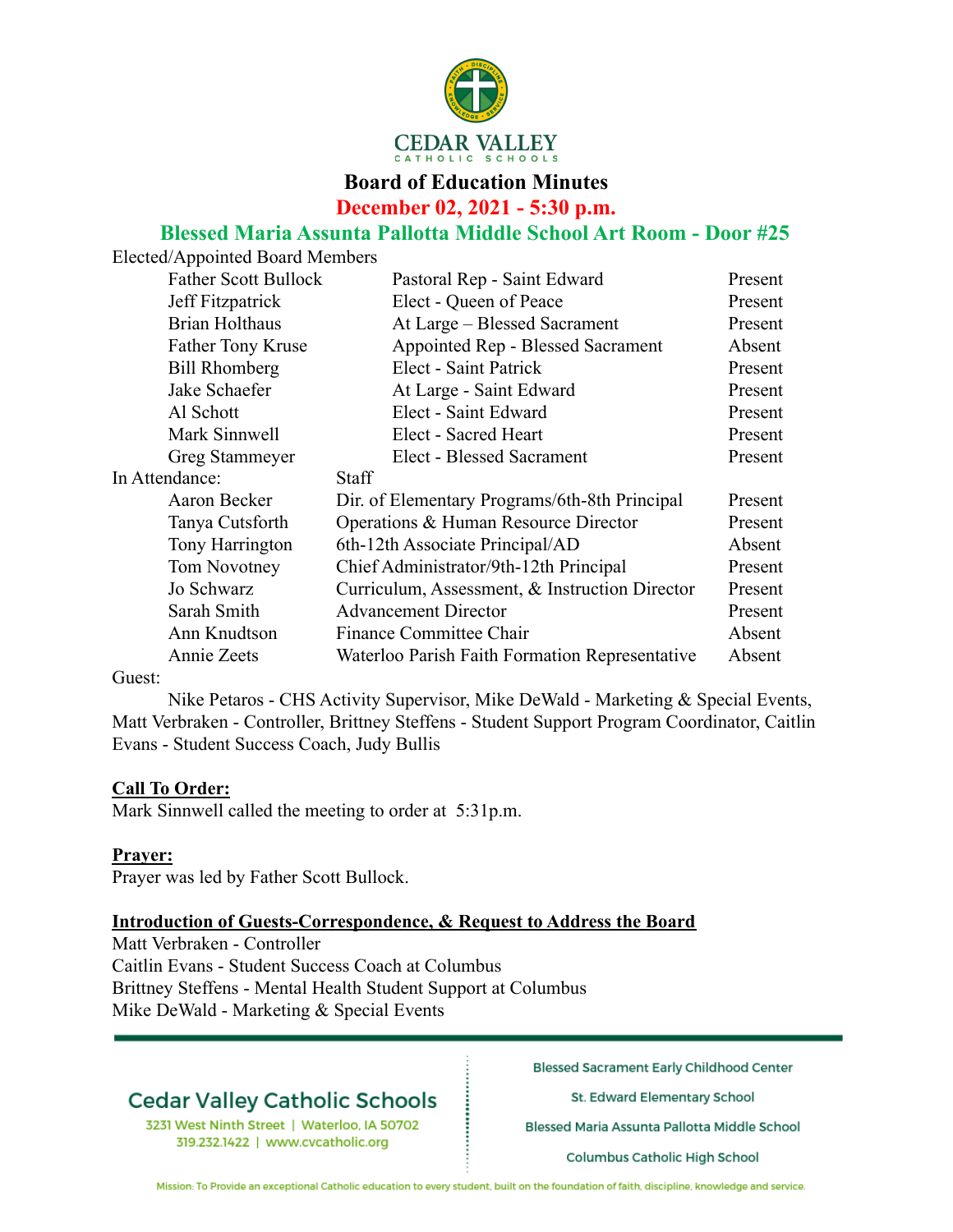

### **Adjustments to the agenda/Approve the agenda**

Move New Business Action Item CVCS 2021-2022 LAU Plan after CVCS LAU 2020-2021 Goal Report.

## **Consent agenda:**

A motion to approve the consent agenda with board minutes and personnel. (Al Schott, Greg Stammeyer) Motion Carried.

## **Information:**

1. CVCS LAU 2020-2021 Goal Report - Jo Schwarz A report was provided to the board on the 2020-2021 summative assessment goals. LAU Plan 2020-2021 Goals: ELPA21 Summative Assessment: 18% of CVCS EL will be proficient. ISASP ELAAchievement Level: 30% of CVCS EL will be proficient. 2020-2021 Results: ELPA21 Summative Assessment: 22% of CVCS EL reached proficiency. (+4%) ISASP ELAAchievement Level: 37% of CVCS EL reached proficiency. (+7%)

# **New business – Action Items:**

1. CVCS 2021-2022 LAU Plan - Jo Schwarz Long and short range goals were updated to reflect a new five year goal. Also positions on the committee were broadened to titles instead of specific names. A motion to approve the CVCS 2021-2022 LAU Plan as presented. (Jeff Fitzpatrick, Bill Rhomberg) Motion carried.

# **Information:**

2. Strategic Planning Action Plans - Brian Holthaus, Sarah Smith Sarah handed out an updated Strategic Plan timeline/overview for the board. There has been one minor change to April. Sarah updated the board on the Governance Goal on board input of the Annual Report. "Portrait of a Graduate and Message from the Board" are Sarah's suggestions that the board include in the new Annual Report template. Possible additions from the board would be to add alumni or awards and honors of graduates. Adding a component of Strategic Planning Goals and what is being accomplished as its own in the Annual Report. Father Bullock

# **Cedar Valley Catholic Schools**

3231 West Ninth Street | Waterloo, IA 50702 319.232.1422 | www.cvcatholic.org

**Blessed Sacrament Early Childhood Center** 

St. Edward Elementary School

Blessed Maria Assunta Pallotta Middle School

**Columbus Catholic High School**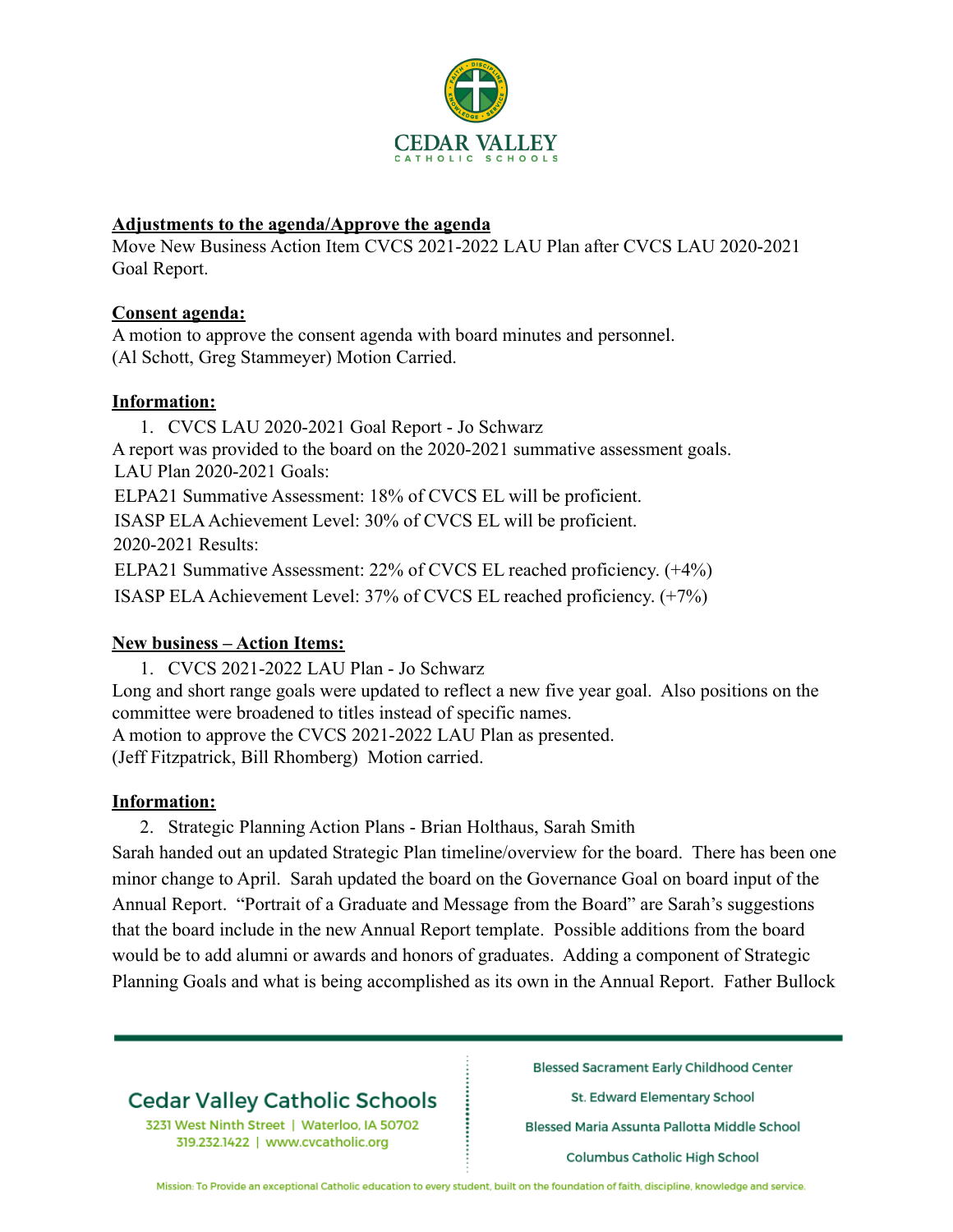

will draft a paragraph to put together from the board along with Sarah's information. Including pictures that are showcasing our Catholic Mission will be important.

Enrollment and Retention Goal report to the board shows where the board needs to pinpoint due to reduction by grade level. Sarah will be evaluating the reasons behind the changes between grades. Brian would like the board's input on dates for the board to give a state of the union to the community. February 2nd, January 31st or February 5th The board agreed that the State of the System will be set for Wednesday, February 2nd at 7:00 pm.

### **Old business – Action Items:**

1. CHS Athletic Sharing Agreement with Waterloo Christian - Nick Petaros Nick is waiting to hear back from Waterloo Christian on their board's decision on sharing only certain activities with CVCS. They would pay \$250.00 per student in each sport for participating if the agreement is met.

Co-Ed Bowling, Co-Ed Track, Co-Ed Tennis, Girls Soccer, Baseball would not move up a class. Football, Wrestling and Softball would not share since they would move up a class. Boys Soccer would move up a class but the coach is good with moving up, if needed. Possible recommendations for the board to look at are:

Approve for all sharing. Approve for only those that would not move up a class. Not approve any sharing. The board would like to table until a response is heard back from Waterloo Christian on their board's response to what sports they would like to participate in.

**In-service:** The Sacred Congregation for Cathoilc Education; 16-24 Paragraph **-** All Paragraphs 25-32 will be up for discussion in January.

#### **Executive Session:**

A motion to move into executive session at 6:35 pm. (Father Scott Bullock, Jake Schaefer) Motion carried. A motion to move out of executive session at 7:10 (Father Scott Bullock, Jeff Fitzpatrick) Motion carried.

### **Adjournment:**

A Motion to adjourn the meeting was made at pm. 7:11 (Jake Schaefer, Bill Rhomberg) Motion carried.

### **Next Board meeting**:

Thursday, January 06, 2022 - 5:30 PM

# **Cedar Valley Catholic Schools**

3231 West Ninth Street | Waterloo, IA 50702 319.232.1422 | www.cvcatholic.org

**Blessed Sacrament Early Childhood Center** 

St. Edward Elementary School

Blessed Maria Assunta Pallotta Middle School

**Columbus Catholic High School**